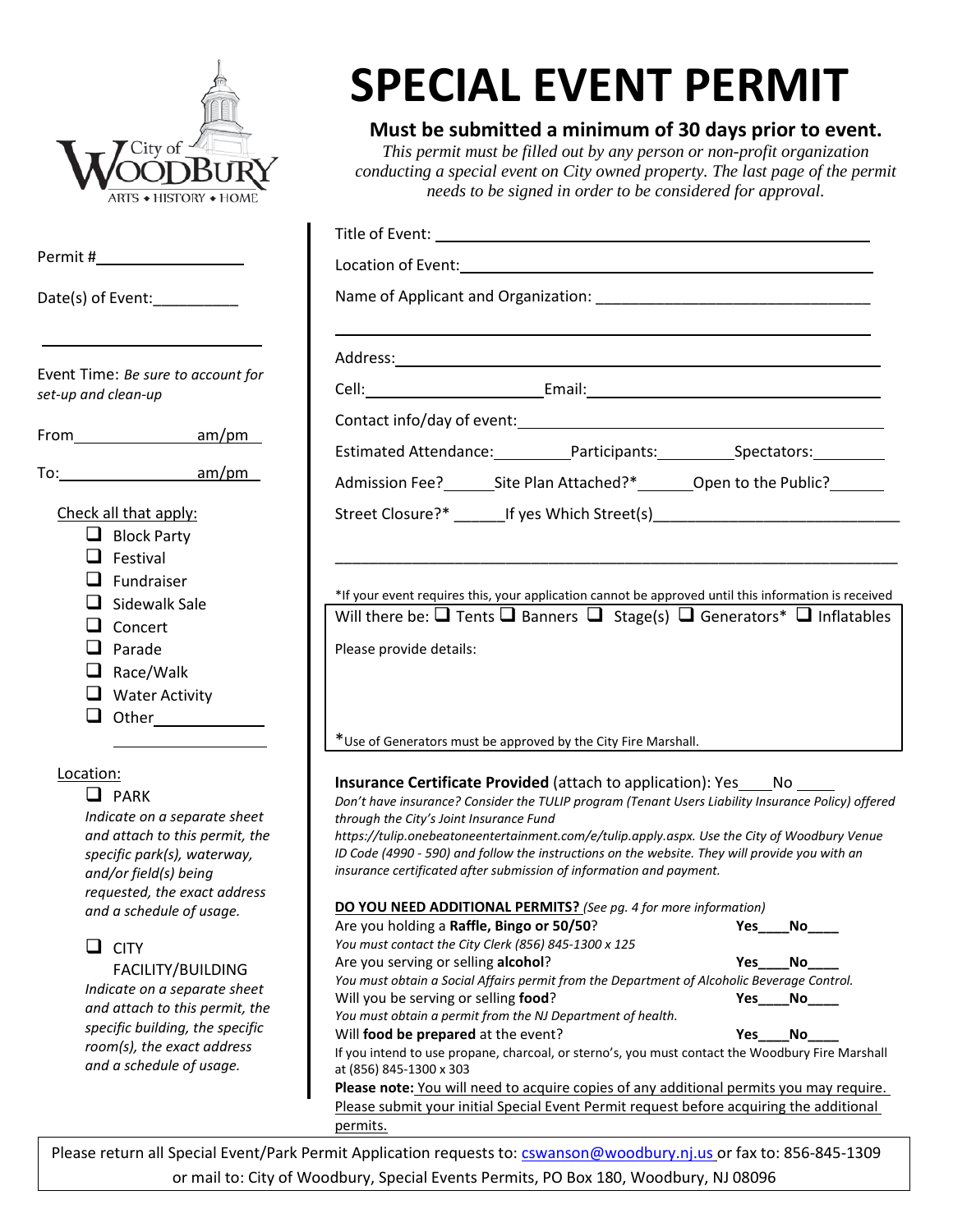*I, the undersigned, acknowledge and understand that I am responsible to comply with the information, restrictions and conditions of the permit when issued. I hereby acknowledge responsibility for penalties associated with non-compliance with the permit conditions, whether or not I am present at the time of the violation. (Initials)* 

*I hereby certify the foregoing statements to be true and correct and agree to defend, indemnify and hold harmless the City of Woodbury, its City Council, officers, agents, employees and volunteers from and against any and all loss, claims, damages, liability, such claim or suit arising from or in any manner connected to the requested activity. I also agree, if approved, to comply with all permit conditions, and understand that failure to comply with any condition or any violation of law may result in the immediate cancellation of the event, denial of future events, and or criminalprosecution.*

*Failure to comply with permit conditions can result in revocation of the permit, forfeiture of deposit, administrative citation(s), fines and denial future permit applications.*

|                                                                                                                                                                                                                                                                                                                                                                                                                                                                                                                                                                                                                                                                                                                                  |                                      |  | Date: $\frac{1}{\sqrt{1-\frac{1}{2}}\cdot\sqrt{1-\frac{1}{2}}\cdot\sqrt{1-\frac{1}{2}}\cdot\sqrt{1-\frac{1}{2}}\cdot\sqrt{1-\frac{1}{2}}\cdot\sqrt{1-\frac{1}{2}}\cdot\sqrt{1-\frac{1}{2}}\cdot\sqrt{1-\frac{1}{2}}\cdot\sqrt{1-\frac{1}{2}}\cdot\sqrt{1-\frac{1}{2}}\cdot\sqrt{1-\frac{1}{2}}\cdot\sqrt{1-\frac{1}{2}}\cdot\sqrt{1-\frac{1}{2}}\cdot\sqrt{1-\frac{1}{2}}\cdot\sqrt{1-\frac{1}{2}}\cdot\sqrt{1-\frac{1}{2}}\cdot\$ |  |  |  |  |  |  |
|----------------------------------------------------------------------------------------------------------------------------------------------------------------------------------------------------------------------------------------------------------------------------------------------------------------------------------------------------------------------------------------------------------------------------------------------------------------------------------------------------------------------------------------------------------------------------------------------------------------------------------------------------------------------------------------------------------------------------------|--------------------------------------|--|------------------------------------------------------------------------------------------------------------------------------------------------------------------------------------------------------------------------------------------------------------------------------------------------------------------------------------------------------------------------------------------------------------------------------------|--|--|--|--|--|--|
|                                                                                                                                                                                                                                                                                                                                                                                                                                                                                                                                                                                                                                                                                                                                  | Method of Payment: $\Box$ Cash Check |  |                                                                                                                                                                                                                                                                                                                                                                                                                                    |  |  |  |  |  |  |
| Attachments/Permits rec'd:                                                                                                                                                                                                                                                                                                                                                                                                                                                                                                                                                                                                                                                                                                       |                                      |  |                                                                                                                                                                                                                                                                                                                                                                                                                                    |  |  |  |  |  |  |
| <b>PLEASE NOTE:</b> Permit must be in the possession of person/organization using facility, and it shall be presented for verification at the time of<br>facility use, when requested. RAIN DATES MUST BE RESCHEDULED. If schedule changes, or if a scheduled date is not used, please contact<br>$coswanson@woodbury.nj.us$ to notify the City.<br><b>THIS PERMIT IS NOT TRANSFERABLE</b> . Fire permit must be obtained from the Fire Marshal when appropriate at (856) 845-0066. Do not park<br>vehicles on grassland. Obey noise ordinances. Life jackets must be worn in boats. You and/or your organization are responsible for cleaning up area<br>covered by this permit, and subject to fines if cleanup not performed. |                                      |  |                                                                                                                                                                                                                                                                                                                                                                                                                                    |  |  |  |  |  |  |
|                                                                                                                                                                                                                                                                                                                                                                                                                                                                                                                                                                                                                                                                                                                                  |                                      |  |                                                                                                                                                                                                                                                                                                                                                                                                                                    |  |  |  |  |  |  |
| For City Use                                                                                                                                                                                                                                                                                                                                                                                                                                                                                                                                                                                                                                                                                                                     |                                      |  |                                                                                                                                                                                                                                                                                                                                                                                                                                    |  |  |  |  |  |  |

| Rcvd: | Appyd: | Dist:                          | (F,PD,PW,Cst,Admin) Site Plan: Y N Ins Cert: Y N |  | Inflat: Y N |
|-------|--------|--------------------------------|--------------------------------------------------|--|-------------|
| Rain: |        | PWEquip: Y N Council Mtg: N Y: |                                                  |  |             |

#### KEEP THIS PERMIT WITH YOU THE DAY OF THE EVENT:

PERMIT #:

ISSUED TO:

EVENT:

DATE(S) APPROVED:

MUNICIPAL APPROVAL DATE ISSUED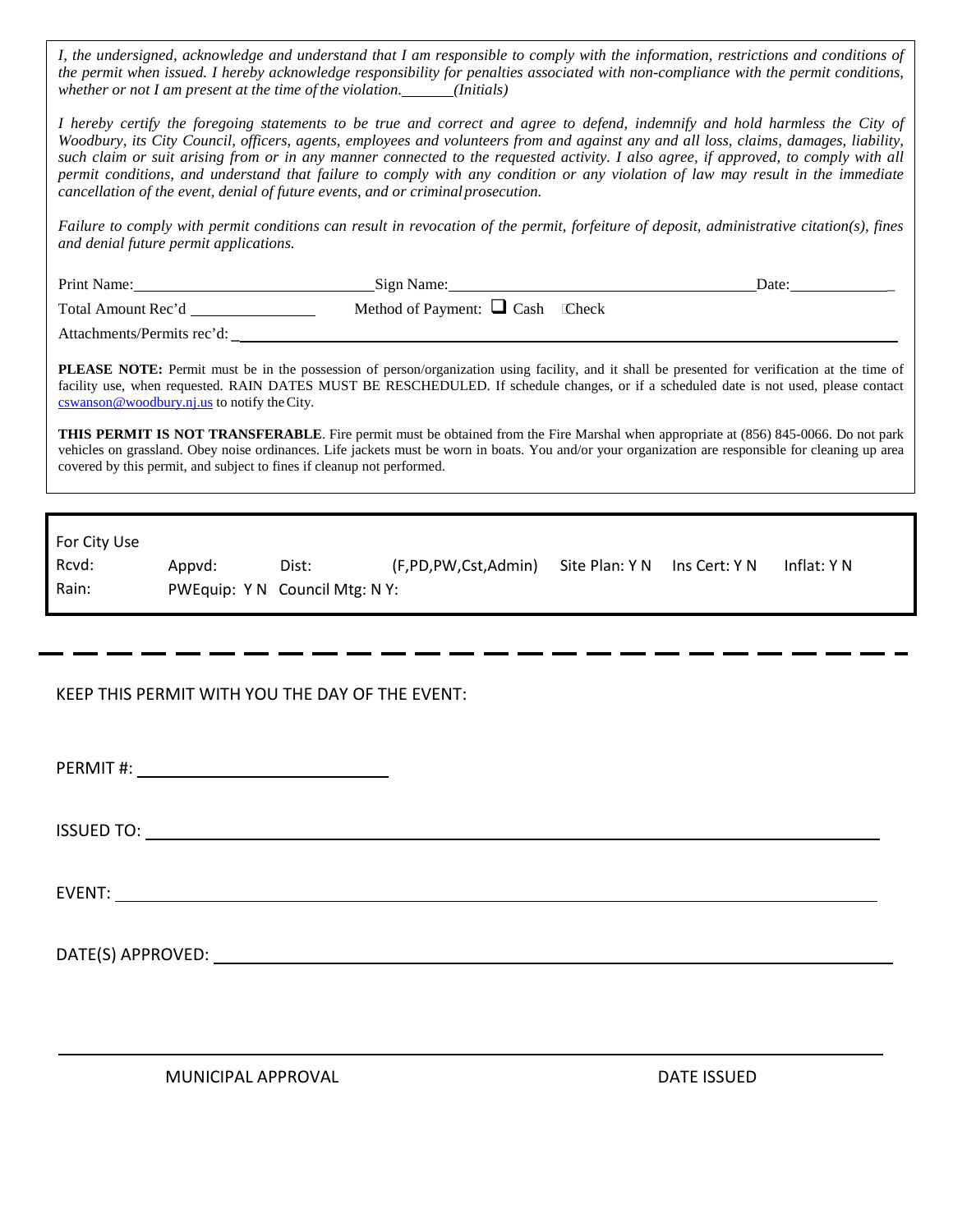# **Woodbury's Special Event Application Instructions and Requirements**

Special Event application requests are made primarily for events that require the use of City Property, including parks, City streets, and sidewalks. The City of Woodbury requires at least one (1) month/30 days prior notice depending upon the size of the event, to complete the permit. The permit is sent to various city departments for approval.

The cost of the permit is detailed in Ordinance No. 2211-14 under Chapter 141 Peddling and Soliciting D. 5. A copy of the Ordinance is attached.

All non-profit organizations making application must provide a copy of their tax exempt status with their federal tax ID number.

## **SPECIAL EVENTS THAT REQUIRE A PERMIT**

The following is a list of special events that will require the Woodbury Special Event Permit. This is includes but is not limited to the following:

- 1. Outdoor concerts/dances/sporting events outside of the school district
- 2. Circuses, carnivals, fairs and festivals
- 3. Farmer's Markets/ Organized or sponsored Car/Boat Shows
- 4. Walks, runs, athletic, bicycle and vehicle races and rides
- 5. Sidewalk sales, Parking lot sales
- 6. Auto dealer sales events that include barbecues, tents, canopies, special signage
- 7. Fireworks display
- 8. Street fairs, craft shows
- 9. Car washes whereby the public is encouraged to attend
- 10. Outdoor amplified sound
- 11. Any event taking place on the surrounding waterways
- 12. Any event that obstructs, delays or interferes with normal flow of pedestrian or vehicular traffic

The City Administrator along with the Chief of Police make the final approval to all Special Event Application requests.

## *INSURANCE REQUIREMENTS:*

*Additional Insured on Insurance Certification must name the following:* 

*"City of Woodbury including all elected and appointed officials, all employees and volunteers, all boards, commissions and/or authorities and their board members, employees and volunteers."* 

*Insurance Cancellation Notice must read as follows:* 

*"It is understood and agreed that sixty (60) days advance written Notice of Cancellation, Non-Renewal, Reduction and/or Material Change in Coverage will be mailed to: City of Woodbury Park Permits, PO Box 180, Woodbury, NJ 08096.The Facility User shall not be allowed access to the facility until it has obtained the insurance required under this contract. All coverage shall be with insurance carriers licensed and admitted to do business in the State of New Jersey and acceptable to the municipality."*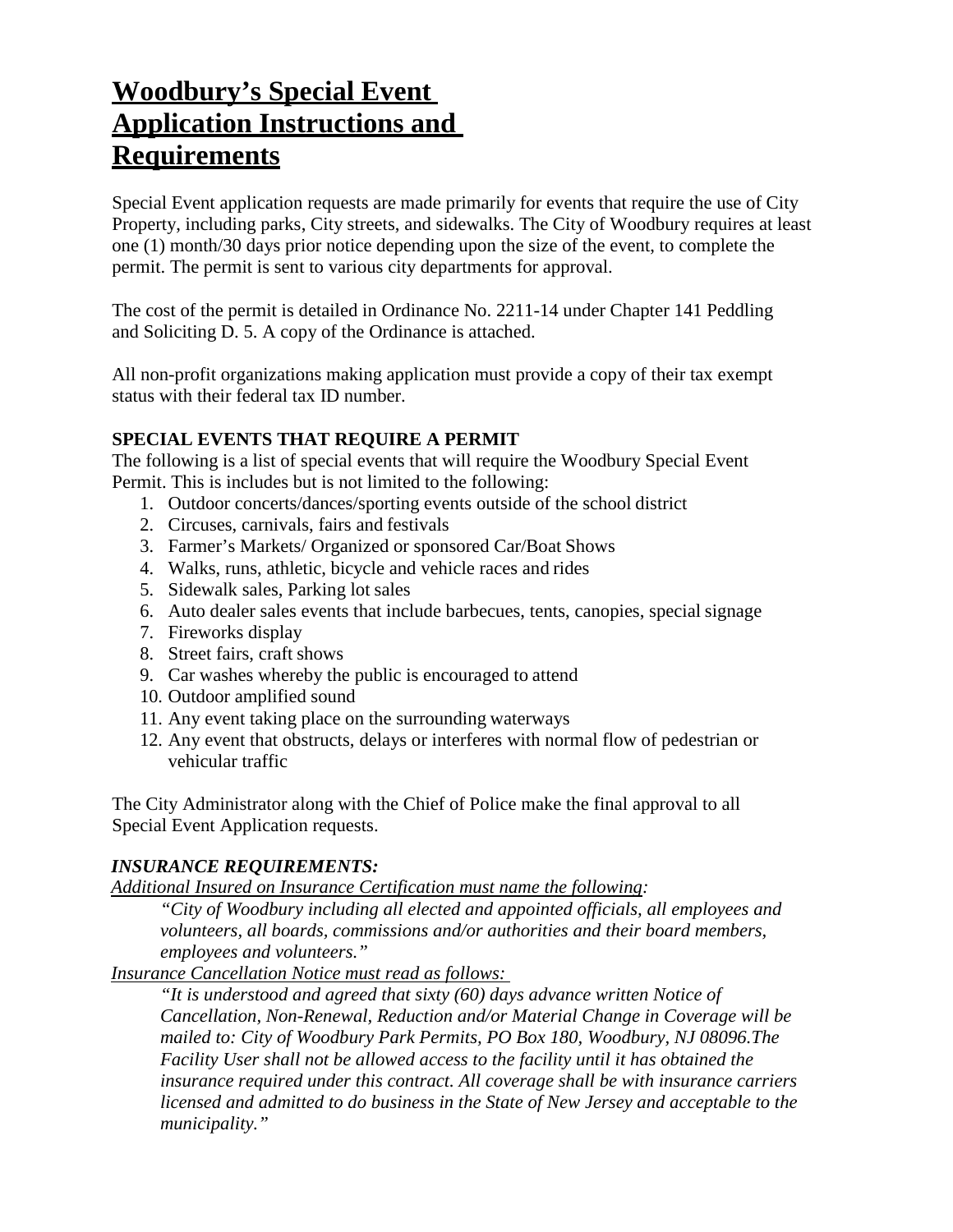## **ADDITIONAL PERMITS/APPROVALS REQUIRED**

*The permits/approvals below are IN ADDITION TO the Special Event Permit. Please contact the Departments below regarding additional permits/approvals AFTER you have submitted your Special Event Permit.* 

*Please contact the City Clerk at 856-845-1300 x125 to obtain the following permit applications:* 

- a. Food –Preparation / Sales and/or Distribution
- b. Alcohol –Sales and/or Distribution
- c. Gambling / Casino Games / Raffles / 50/50

*Please contact the Fire Marshal at 856-845-1300 x 303 to obtain the following permits and/or approvals:* 

- a. Food –Grills, Propane, Charcoal, Open Flame
- b. Tent/Sage Set up
- c. Electrical/Generator use and or hook up
- d. Emergency Management Plan

*Please contact the Public Works Department at 856-853-0892 for the following:* 

- a. Street Cleaning
- b. Trash receptacles
- c. Trash removal
- d. Street Closures barricades and postings
- e. Port-A-Potties

## *Please contact the Police Department at 856-845-0065 for the following:*

- a. Street Closure approvals
- b. Street Closure barricades and postings
- c. Site Plan / Route Maps approval
- d. Emergency Management Plan
- e. Alcohol permit

*Please contact the Construction Department at 856-845-1300 x 132 for the following:* 

- a. Site Plan / Route Map approval
- b. Emergency Management Plan
- c. Tent/Stage Set Up
- d. Electrical/Generator use and or hook up
- e. Port-A-Potties

**\*NOTE:** *If you require street closings or will be obstructing, delaying or interfering with normal flow of pedestrian or vehicular traffic, you are required to make proper notice to all business and homeowners that will be affected by your event.*

# **NOTICE TO COMMUNITY**

It is recommended that you notice the community about your event. You must provide a copy of that notice a minimum of three (3) weeks prior to the event to the Administrator's office, and the City Clerk. All notices to the public, residents and business owners affected by the event must be distributed at least two (2) weeks prior to the event.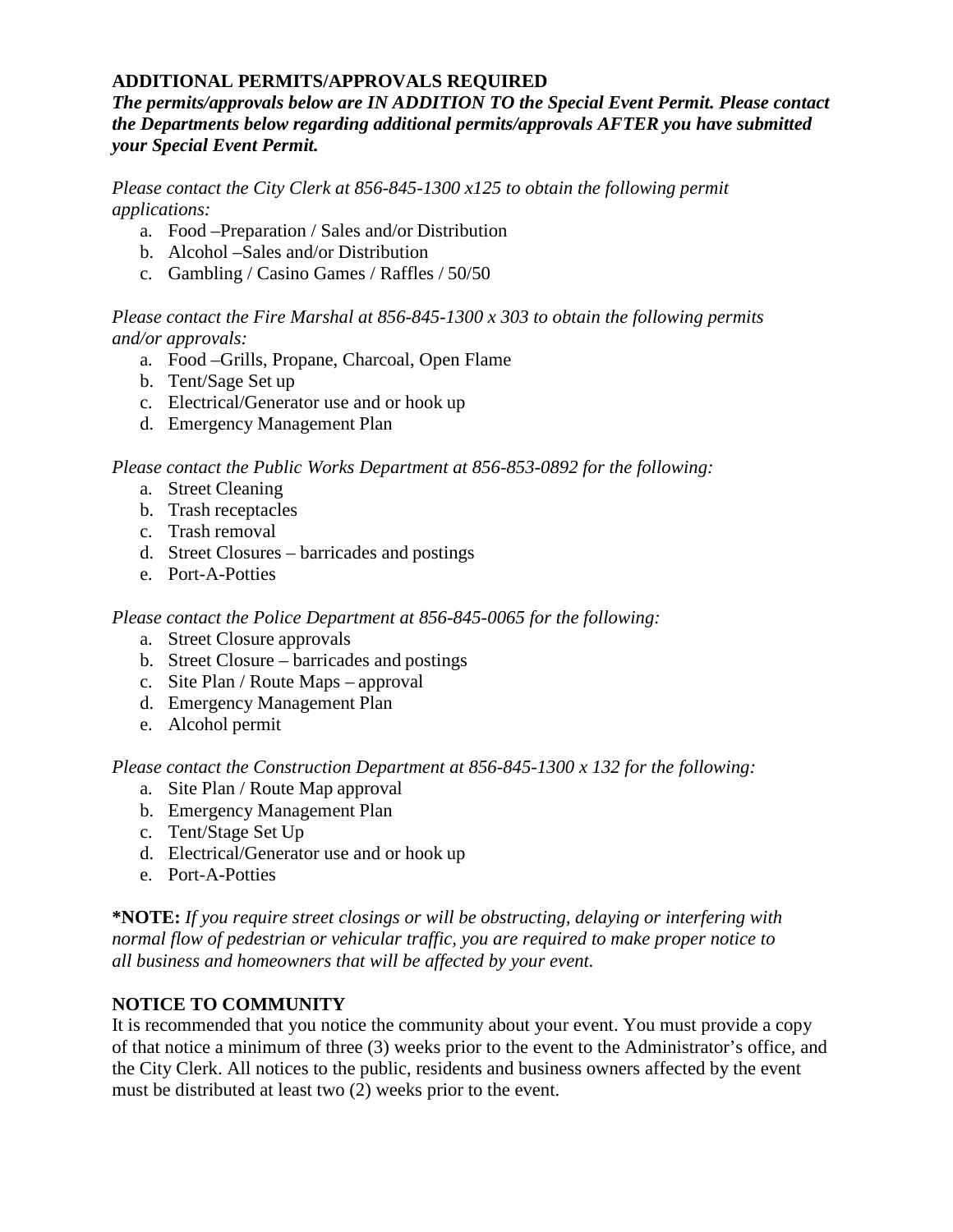# **SITE PLAN AND OR ROUTE MAP**

To ensure proper review of your event, it is required that you submit a site plan for the event. This applies to all events including moving routes and fixed venues. Your site plans will allow us to provide the proper information to all our emergency personnel and determine what permits or inspections must take place. It will also help us with the Homeland Security application if that is necessary. A detailed narrative should also be included with the site plan submission. Please include in the site plan:

- An outline of the entire event venue including all street names and/or areas that are part of the venue, include the direction of the travel if it is a moving event.
- Location of the fencing, barriers and/or barricades. Indicate any removable fencing for emergency access.
- The provision for a minimum of twenty foot emergency access lanes through the event venue.
- Location of first aid facilities and ambulances.
- Location of all stages, platforms, scaffolding, bleachers, grandstands, canopies, tents, portable toilets, booths, beer gardens, cooking arenas, trash containers and dumpsters and other temporary structures.
- Detail of food booths and cooking area configurations.
- Placement of vehicles and/or trailers.
- Exit location for outdoor events that are fenced or within tent or ten structures.
- Identification of all event components that meet accessibility standards.
- Parking and shuttle plan.
- Other related components not listed above.

## **TRAFFIC PLAN**

If there are any road closures associated with your event, a detailed traffic plan is required. This detailed plan shall include all the routing or rerouting plans for traffic, the placement/location of barricades, signs, police or volunteer locations. If the event is a run and/or race, the plan must also include the route of the run and/or race. The traffic plan must be signed off by the chief of police.

# **TRASH REMOVAL**

Trash removal must be discussed with the Woodbury Public Works Department at least one (1) month prior to the event to coordinate how you plan to pick up and remove trash generated by the event. The Public Works Department will, in some cases, provide the proper trash receptacles for an event as long as they are given enough notice.

# **FOOD SERVICE**

If your event includes food, you must contact the Business Administrator's Administrative Assistance to find what permits will be needed for the event. Please indicate on your permit application the type of food service you are planning:

- Free food to participants
- Food booths with food sales
- Food cooked off site and brought in

You must also indicate if you are using:

- Gas grills
- Charcoal grills
- Electric Cooking appliances
- Propane